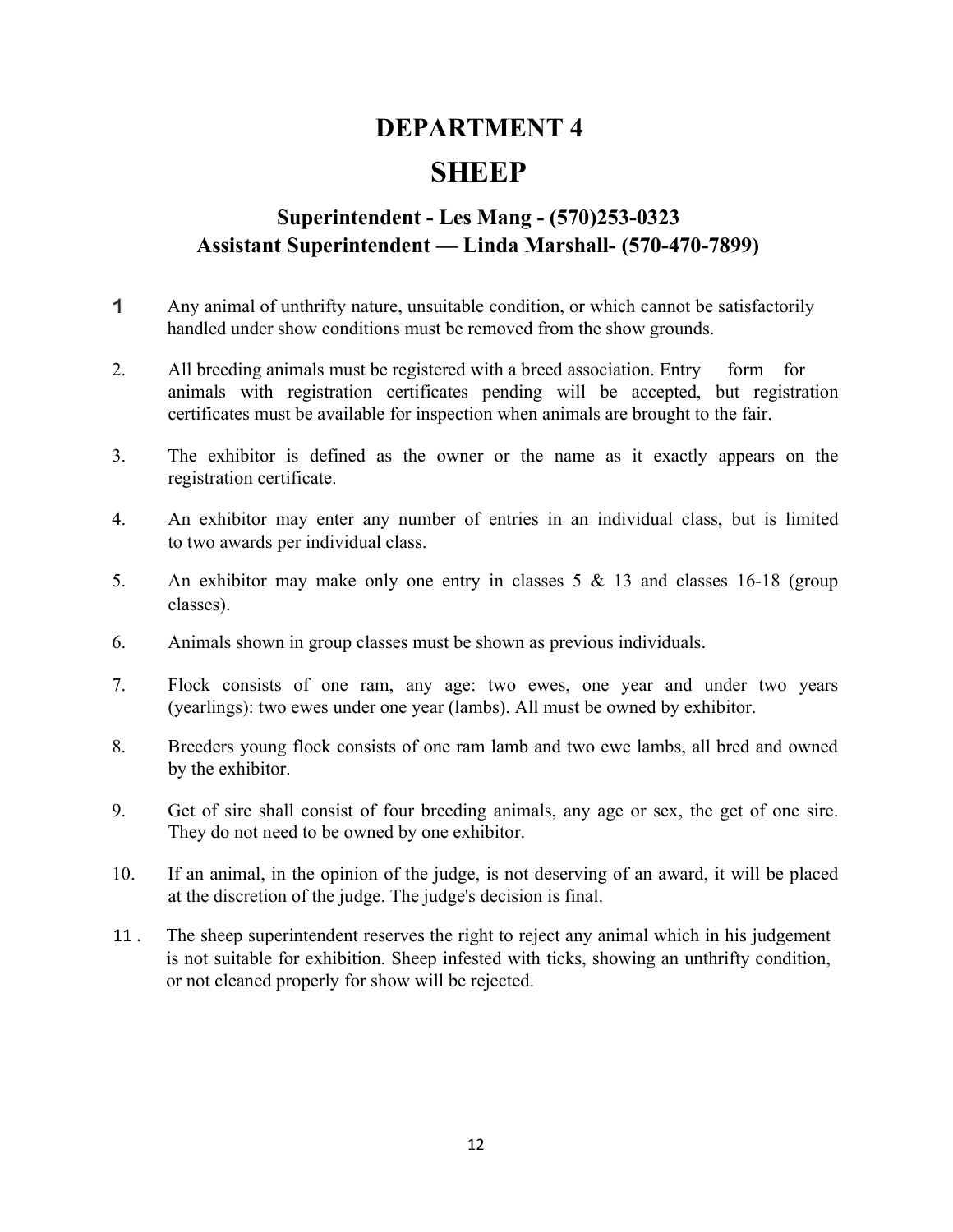- 12. \*\*Be sure to use only grooming products that are approved for use on meat and dairy animals when fitting your animals for show. Unapproved products may contain ingredients that result in unacceptable residues in the meat or milk. If you are not certain that a product is residue safe and approved for use on meat or dairy animals, DO NOT USE IT!! \*\*Important\*\* If upon slaughter, treatment with drugs, biologics, or any chemical from fitting products, is the cause of condemnation of a carcass, the loss of the carcass and any other damages will be borne by the exhibitor.\*\*
- 13. Exhibitors must have all animals listed for competition on the grounds between 3:00 and 7:00 PM, Thursday, August 4, 2022. Open sheep entries are released at 9:00 PM on Sunday, August 7, 2022.
- 14. If an exhibitor is unable to tend to his/her animal during the fair, he must inform the superintendent of the fact and who shall be responsible in his/her absence. Failure to do so will forfeit all or part of the premiums, and could result in removal of the exhibit from the fair.
- 15. The sheep superintendent will appoint open and youth show committees to enforce the rules and settle any disputes which may arise.
- 16. Entry forms must be submitted by July 1, 2022 to Wayne County Fair, 270 Miller Drive, Honesdale PA 18431. There is an entry fee of \$1.00 per animal.
- 17. ALL SHEEP MUST BEAR AN OFFICIAL U.S.D.A/A.P.H.I.S. EARTAG TO BE EXHIBITED AT THE SHOW. SHEEP FROM FLOCKS ON THE VOLUNTARY SCRAPIE PROGRAM MUST BEAR AN OFFICIAL EARTAG, TATTOO, OR ELECTRONIC EAR IMPLANT.
- 18. NOTICE: Breed and tag numbers must be on all entry forms.
- 19. Hay nets and bags are prohibited in sheep pens.
- 20. Please check "Health Rules" section of this premium book for all health rules and regulations.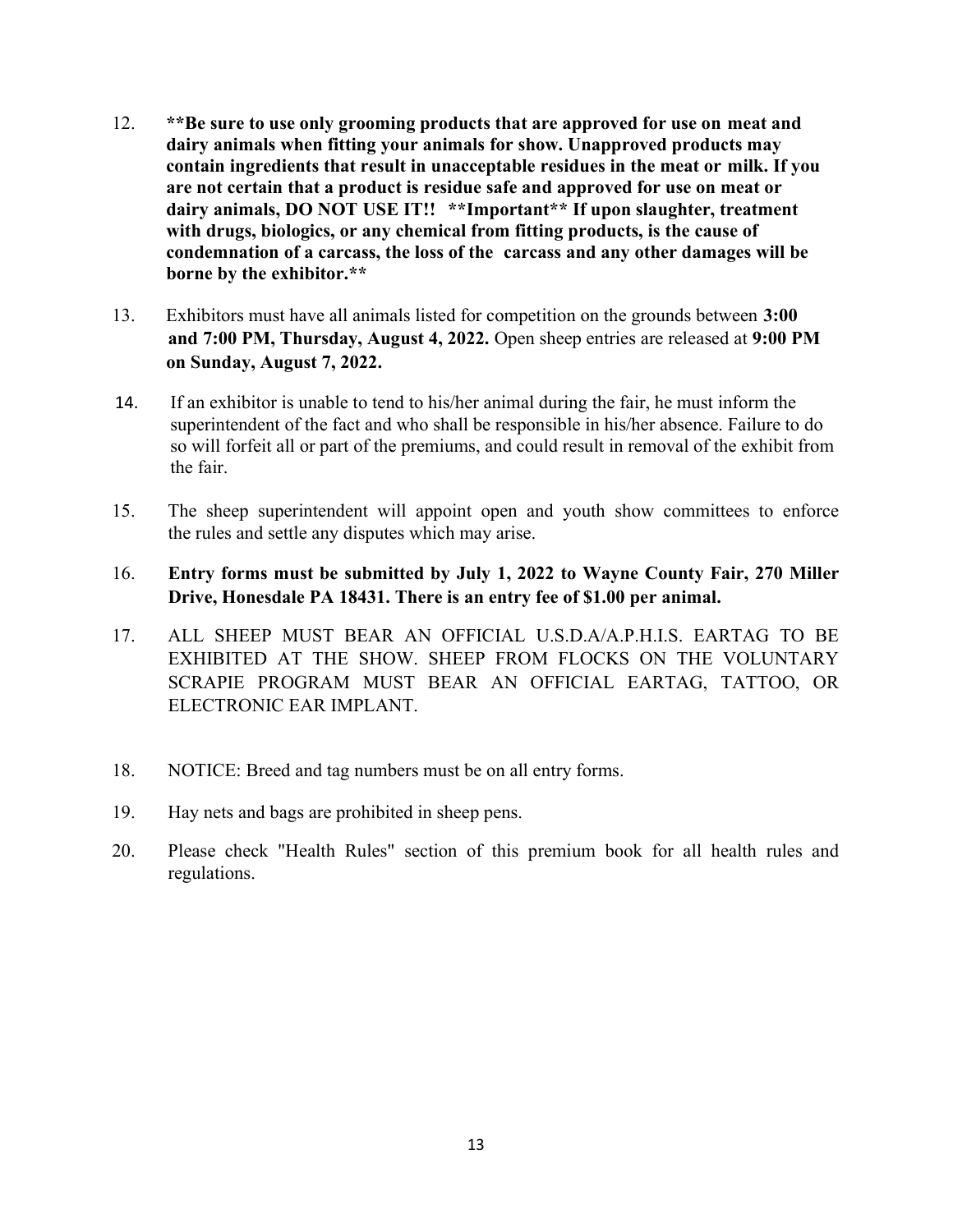# SECTION 1 BREEDING SHEEP

The following classes apply to each of the following breeds. Please designate breed in appropriate space on entry form.

|                                           | Cheviot         | 8.  | Southdown        |
|-------------------------------------------|-----------------|-----|------------------|
| 2.                                        | Corriedale      | 9.  | Suffolk          |
| 3.                                        | Hampshire       | 10. | Tunis            |
| 4.                                        | Dorset (horned  | 11. | Texel            |
| 5.                                        | Dorset (polled) | 12. | Montadale        |
| 6.                                        | Merino          | 13. | Finn             |
| $7_{\scriptscriptstyle{\ddot{\text{c}}}}$ | Shropshire      | 14  | All Other Breeds |
|                                           |                 |     |                  |

# CLASS

| 1.  | Yearling Ram - born between September 1, 2020 & August 31, 2021          |                   |                          |     |                |                          |                      |        |         |
|-----|--------------------------------------------------------------------------|-------------------|--------------------------|-----|----------------|--------------------------|----------------------|--------|---------|
|     |                                                                          |                   | 12 10                    |     | 9 7            | - 6                      |                      |        |         |
| 2.  | Fall Ram Lamb — born between September 1, 2021 & December 31, 2021       |                   |                          |     |                |                          |                      |        |         |
|     |                                                                          |                   | 12 10                    |     | 9 7            | $\overline{\phantom{a}}$ |                      |        |         |
| 3.  | Early Spring Ram Lamb — born between January 1, 2022 & February 15, 2022 |                   |                          |     |                |                          |                      |        |         |
|     |                                                                          |                   | 12 10                    |     | 9 7 6          |                          |                      |        |         |
| 4.  | Late Spring Ram Lamb — born between February 16, 2022 & May 31, 2022     |                   |                          |     |                |                          |                      |        |         |
|     |                                                                          | 12                | 10                       | 9 7 |                | 6                        |                      |        |         |
| 5.  | Two Ram Lambs                                                            | $12 \overline{ }$ | 10                       |     | 9 7            | 6                        |                      |        |         |
| 6.  | Champion Ram                                                             |                   |                          |     |                | <b>Ribbon or Rosette</b> |                      |        |         |
| 7.  | Reserve Champion Ram                                                     |                   | <b>Ribbon or Rosette</b> |     |                |                          |                      |        |         |
| 8.  | between<br>Aged Ewe $-$<br>born                                          |                   |                          |     |                |                          | September $1,2018$ & | August | 31,2020 |
|     |                                                                          | 12 <sup>1</sup>   | 10                       | 9   | $\overline{7}$ | - 6                      |                      |        |         |
| 9.  | Yearling Ewe — born between September 1, 2020 & August 31, 2021          |                   |                          |     |                |                          |                      |        |         |
|     |                                                                          |                   | 12 10                    |     | 9 7            | - 6                      |                      |        |         |
| 10. | Fall Ewe Lamb — born between September 1, 2020 & December 31, 2020       |                   |                          |     |                |                          |                      |        |         |
|     |                                                                          |                   | 12 10                    |     | 9 7 6          |                          |                      |        |         |
| 11. | Early Spring Ewe Lamb — born between January 1, 2022 & February 15, 2022 |                   |                          |     |                |                          |                      |        |         |
|     |                                                                          |                   | 12 10 9 7                |     |                | 6                        |                      |        |         |
| 12. | Late Spring Ewe Lamb — born between February 16, 2022 & May 31, 2022     |                   |                          |     |                |                          |                      |        |         |
|     |                                                                          |                   | 12                       | 10  |                | 9                        | 7                    | 6      |         |
| 13. | Two Ewe Lambs                                                            |                   | 12                       | 10  |                | 9                        | $\overline{7}$       | 6      |         |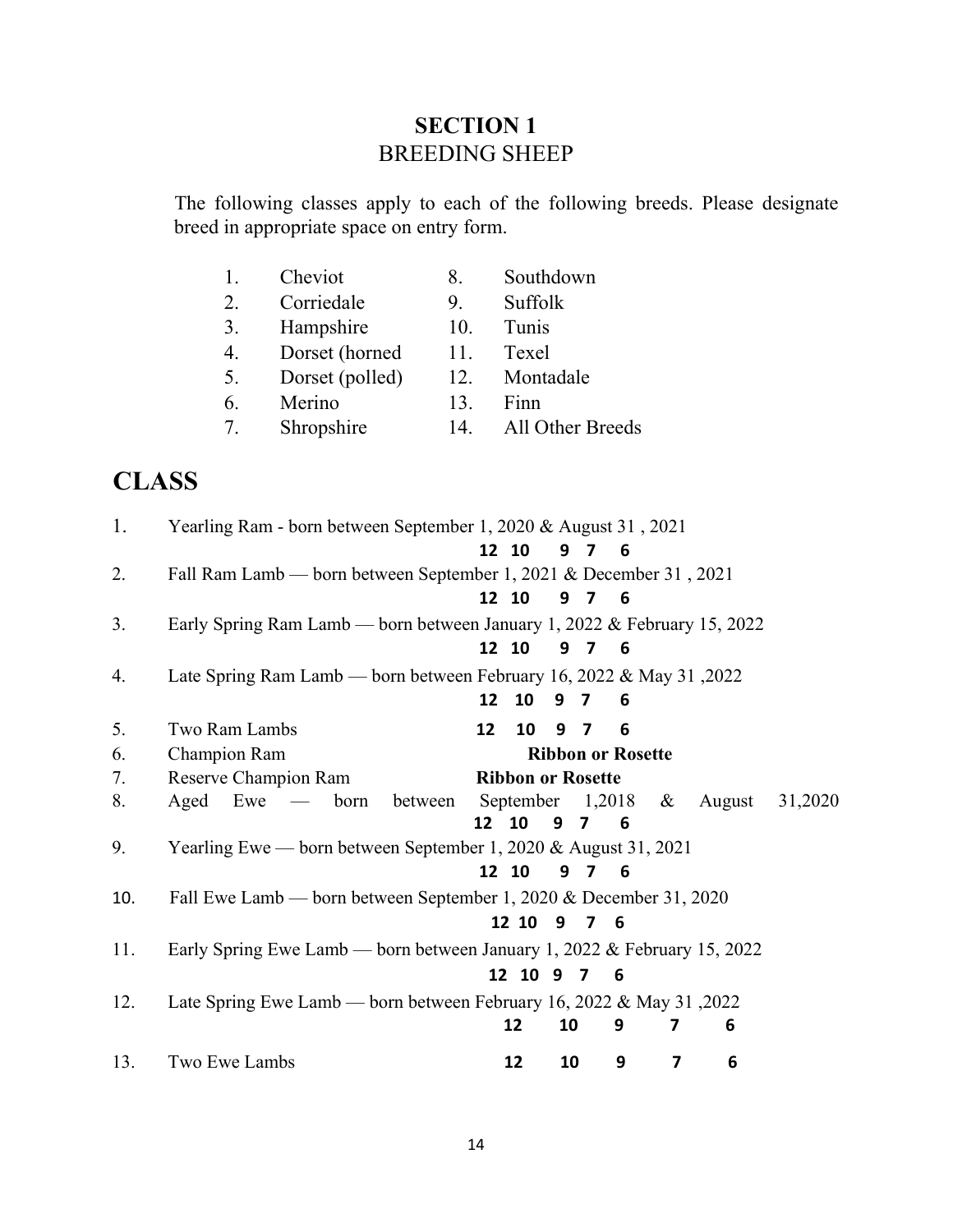14. Ewe & Offspring — bred and owned by exhibitor — either sex

|     |                                                                | 12             | 10                       | 9 |   | 6 |  |  |  |
|-----|----------------------------------------------------------------|----------------|--------------------------|---|---|---|--|--|--|
| 15. | Champion Ewe                                                   |                | <b>Ribbon or Rosette</b> |   |   |   |  |  |  |
| 16. | Reserve Champion Ewe                                           |                | <b>Ribbon or Rosette</b> |   |   |   |  |  |  |
| 17. | Breeder's Young Flock                                          | 12             | 10                       | 9 | 7 | 6 |  |  |  |
| 18. | Flock                                                          | 12             | 10                       | 9 | 7 | 6 |  |  |  |
| 19. | Get of Sire                                                    | 12             | 10                       | 9 | 7 | 6 |  |  |  |
| 20. | Owner/Breeder (highest placing owner/breeder animal per class) |                |                          |   |   |   |  |  |  |
|     |                                                                | <b>Rosette</b> |                          |   |   |   |  |  |  |
| 21. | Supreme Champion Ram                                           |                | <b>Rosette</b>           |   |   |   |  |  |  |
| 22. | Supreme Champion Ewe                                           | <b>Rosette</b> |                          |   |   |   |  |  |  |

#### SECTION 2 MARKET LAMBS - WETHERS & EWES

The following classes apply to each of the following breeds. Please designate breed in appropriate space on entry form. "Cross is not an option. Breed must be specified. — if the lamb is crossbred, indicate the breed of the sire.

|    | Cheviot         | 7   | Suffolk          |
|----|-----------------|-----|------------------|
| 2. | Corriedale      | 8.  | Montadale        |
| 3. | Hampshire       | 9.  | Texel            |
| 4. | Dorset (horned) | 10. | Tunis            |
| 5. | Dorset (polled) | 11. | All Other Breeds |
| 6. | Shropshire      |     |                  |
|    |                 |     |                  |

- 1. Classes will be determined by weight.
- 2. Minimum weight— 75 lbs. Maximum weight— 165 lbs.

 $1^{st}$  - \$12.00 2 <sup>nd</sup> - \$10.00 3<sup>rd</sup> - \$9.00 4<sup>th</sup> - \$7.00 5<sup>th</sup> - \$6.00

Champions & Reserve Champions of each division and also the Supreme & Reserve Supreme Champions will receive a rosette.

#### CLASS

- 1. Lightweight
- 2. Medium Lightweight
- 3. Heavy Lightweight
- 4. Champion Lightweight
- 5. Reserve Champion Lightweight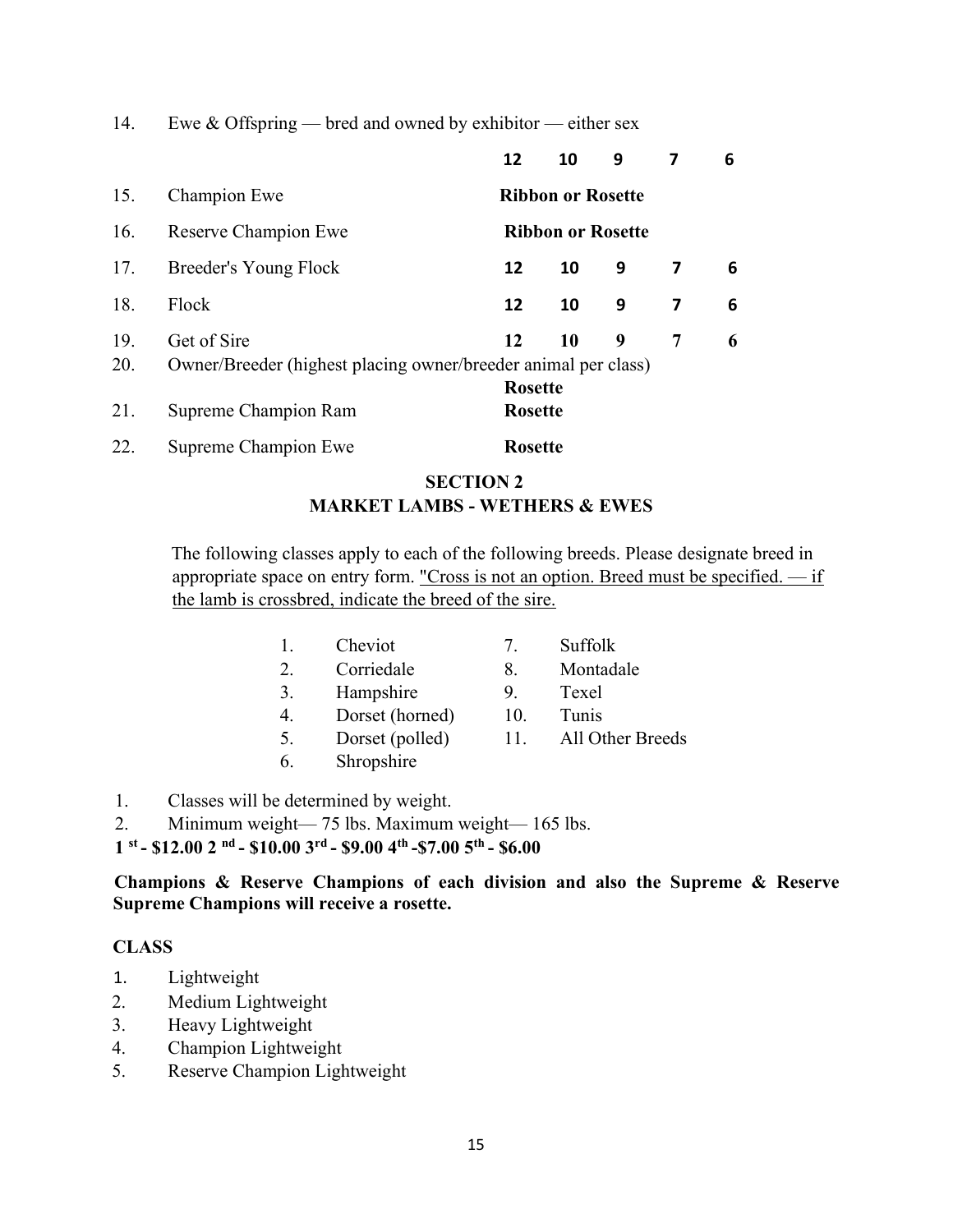- 6. Light Middleweight
- 7. Medium Middleweight
- 8. Heavy Middleweight
- 9. Champion Middleweight
- 10. Reserve Champion Middleweight
- 11. Light Heavyweight
- 12. Medium Heavyweight
- 13. Heavy Heavyweight
- 14. Champion Heavyweight
- 15. Reserve Champion Heavyweight
- 16. Supreme Champion Market Lamb
- 17. Reserve Supreme Champion Market Lamb

# SECTION 3 GOOD HOUSEKEEPING AWARDS

- 1. Sheep exhibitors maintaining the most attractive and sanitary exhibits will be eligible for special daily premiums.
- 2. All sheep exhibits will be scored on the following basis: Cleanliness of animals<br>
Cleanliness of hedding<br>
15 points  $Cl$  conliness of bodding

| CICALITIICSS VI DCUUIIIL                | 19 points  |
|-----------------------------------------|------------|
| Entry card & ribbons properly displayed | 20 points  |
| Keeping grain & hay feed presentable    | 10 points  |
| Keeping all equipment sanitary & neat   | 10 points  |
| Keeping aisles clean                    | 15 points  |
| <b>Courtesy to people</b>               | 15 points  |
| <b>TOTAL</b>                            | 100 points |

3. Inspections to be made unannounced. Prizes will be awarded on a daily basis. Exhibits will be judged Friday, Saturday, and Sunday.

# CLASS

1. Daily Prizes 5 4 3 2 1